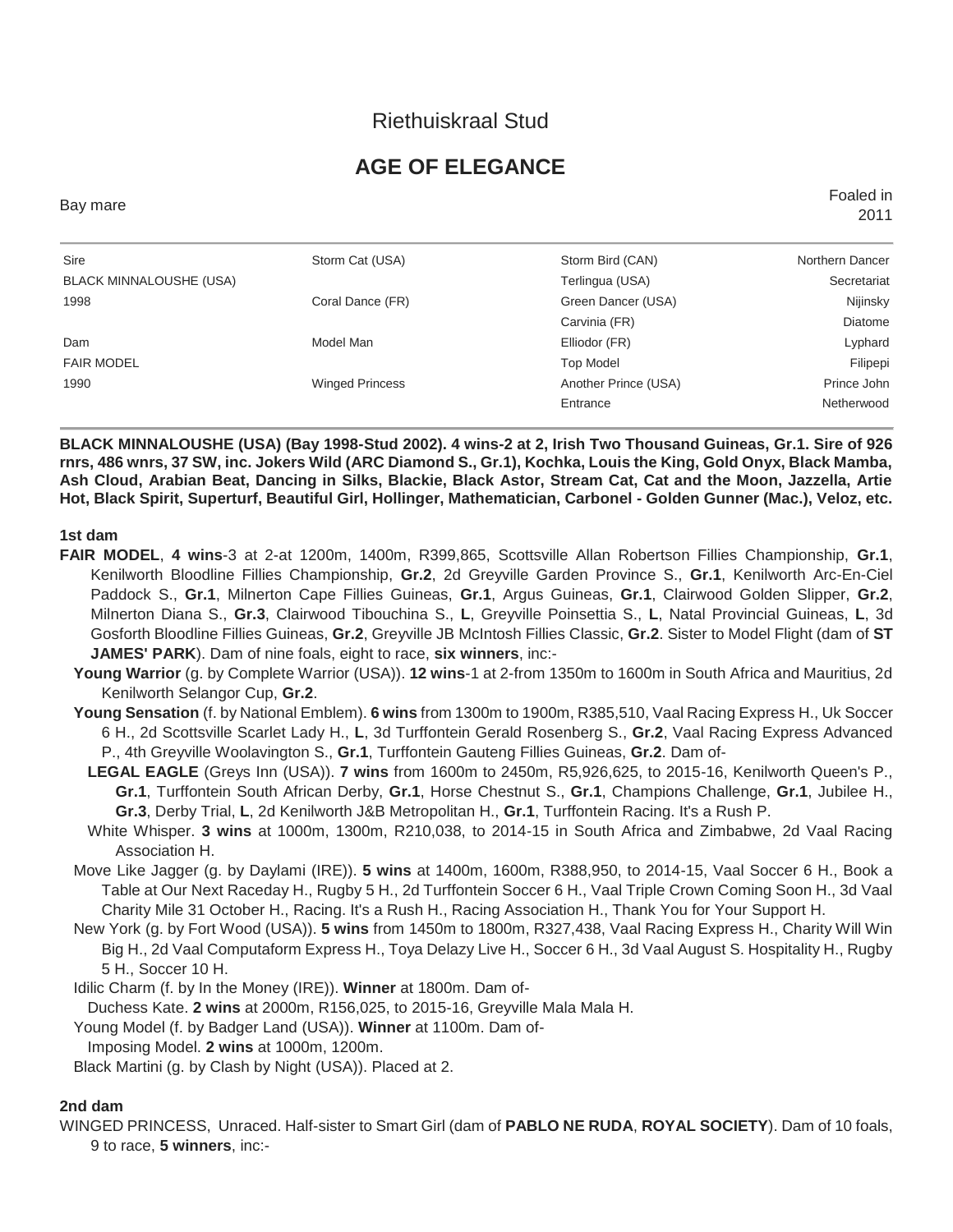#### **FAIR MODEL**, **4 wins**. See above.

Model Flight (f. by Model Man) **3 wins** at 1600m, 1800m, 4th Kenilworth Arc-En-Ciel Paddock S., **Gr.1**. Dam of-

**ST JAMES' PARK** (I'm Great). **4 wins**-1 at 2-from 1600m to 2400m, Kenilworth Settlers' Trophy, **L**, 3d Kenilworth Winter Derby, **Gr.3**.

**Flighty's Last** (Jallad). **5 wins** from 1400m to 1800m, R347,795, Arlington Walmer H., Kenilworth A Second Chance Youth at Risk H., 2d Kenilworth Jamaica H., **L**, Durbanville Majestic Sun H., 3d Arlington Jockey Club S., **L**, Kenilworth Western Cape Association With Disabilities H., Touch Tote H., 4th Kenilworth Victress S., **Gr.3**, Jamaica H., **L**.

Tyne Bridge. **7 wins** from 1400m to 2000m, R387,425, Clairwood KZN Chapter Challenge Final 2000 H., 2d Greyville Disco Queen H.

Sorbonne (g. by Rouletabille (CAN)). **3 wins** at 2000m.

Ventura (f. by Tete-a-tete (USA)). **Winner** at 1100m.

Golden Pegasus (f. by Complete Warrior (USA)). Raced once. Dam of-

**Johnny Angel** (Gallantry). **6 wins** from 1600m to 2000m in Zimbabwe, 2d Ascot TC Castle Classic H., **L**.

### **3rd dam**

**ENTRANCE** (*by Netherwood* (GB)), **9 wins**-3 at 2-from 1000m to 1900m, Clairwood Nursery S., Gr.2, 3d Greyville African Breeders' P., L. Sister to **WILLIAM PENN**, **Ethylwood** (dam of **TOP BRASS**), half-sister to **HAWAII**, War Sprite (dam of **CLEAR WIN**). Dam of 8 foals, 7 to race, **3 winners**, inc:-

**Whirl-a-Way**. **8 wins**-2 at 2-from 1000m to 1600m, 2d Scottsville Natal Bookmarkers H., L.

**Goddess**. **5 wins**-3 at 2-to 1300m, 2d Turffontein Spring Fillies S., **L**, 3d Newmarket TC TR Lewis Memorial S., **L**. Smart Girl. **Winner** at 1600m. Dam of-

**PABLO NE RUDA** (Del Sarto). **11 wins**-2 at 2-from 1400m to 2000m, Arlington HB Christian Memorial H., **L**, 2d Fairview EP Champion Juvenile, 4th Fairview Grand Prix S., **Gr.3**.

**ROYAL SOCIETY** (Regent Street). **7 wins** from 1000m to 1900m, Vaal TAB Orange Free State H., **L**, 3d Gosforth Snow Cruywagen H., **L**, Vaal Jack Patience Anniversary H., **L**.

Marilyn. Unplaced. Dam of-

**MILITARY SONG** (Song of Songs). **8 wins**-4 at 2-at 1000m, 1200m, R205,645, Gosforth Computaform Sprint S., **Gr.1**, Snow Cruywagen H., **Gr.3**, Greyville Breeders' Challenge S., **Gr.3**, Vaal Anniversary H., **L**, 2d Scottsville Gilbey's S., **Gr.1**, Greyville Concord S., **Gr.2**, Scottsville Smirnoff P., **Gr.2**, Gilbey's Trial, **L**, 3d Vaal Anniversary H., **L**, 4th Clairwood Natal Flying Championship S., **Gr.1**. Sire.

# **4th dam**

ETHANE (*by Mehrali* (GB)), **winner** at 2, 1000m. Dam of 10 foals, 6 to race, **4 winners**, inc:-

- **HAWAII** (Utrillo). Champion 2YO & 3YO in South Africa, Champion grass horse in USA. **21 wins**-5 at 2, US\$279,280, R66,236, Belmont Man o' War S., Gr.1, Atlantic City United Nations H., Gr.1, South African Guineas, Gr.1, Gosforth Benoni Guineas, Gr.1, Arlington Park Stars and Stripes H., Gr.2, Clairwood Winter H., Gr.2, Saratoga Bernard Baruch H., Gr.3, Gosforth East Rand Juvenile H., L, Greyville African Breeders' P., L, 2d Washington DC International S., Gr.1. Sire.
- **WILLIAM PENN** (Netherwood). **Winner**, Kenilworth Metropolitan H., Gr.1, Queen's P., Gr.1, Greyville Newbury S., Gr.3, Chairmans P., L-twice, Kenilworth Cape Merchant's Cup, L, 2d Clairwood Woolavington Cup, Gr.1, Greyville Champion S., Gr.1, Clairwood Winter H., Gr.2, Greyville Durban Merchants' H., Gr.3, Newbury S., Gr.3, 3d Clairwood Woolavington Cup, Gr.1, Kenilworth Queen's P., Gr.1-twice, Milnerton Cape of Good Hope Guineas, Gr.1, Greyville Newbury S., Gr.3. Sire.

**ENTRANCE** (Netherwood). **9 wins**. See above.

- **Ethylwood** (Netherwood). **8 wins**, Greyville Natal Nursery P., 2d Kenilworth Cape of Good Hope Fillies Nursery S., L. Dam of-
	- **TOP BRASS** (Joy). **10 wins** from 1200m to 1600m, Clairwood June H., L.

Misty Moonlite. **Winner** at 1000m. Dam of-

- Swing Till Dawn. Unraced. Dam of-
	- **DELTA SWING** (Del Sarto). **5 wins** from 1300m to 2000m, St Andrews Eastern Province Fillies Futurity, **L**, Dion Sharp Derby Trial. Producer.

Tropical Moon. Placed at 2. Dam of-

Miz Alice. **2 wins** at 1600m. Dam of-

**WARRIOR BOLD** (Eastern Viewpoint). **6 wins** from 1200m to 1700m, R228,875, Gosforth Park 4YO Colts & Geldings H., **L**, 3d Vaal Bookmakers' H., **L**.